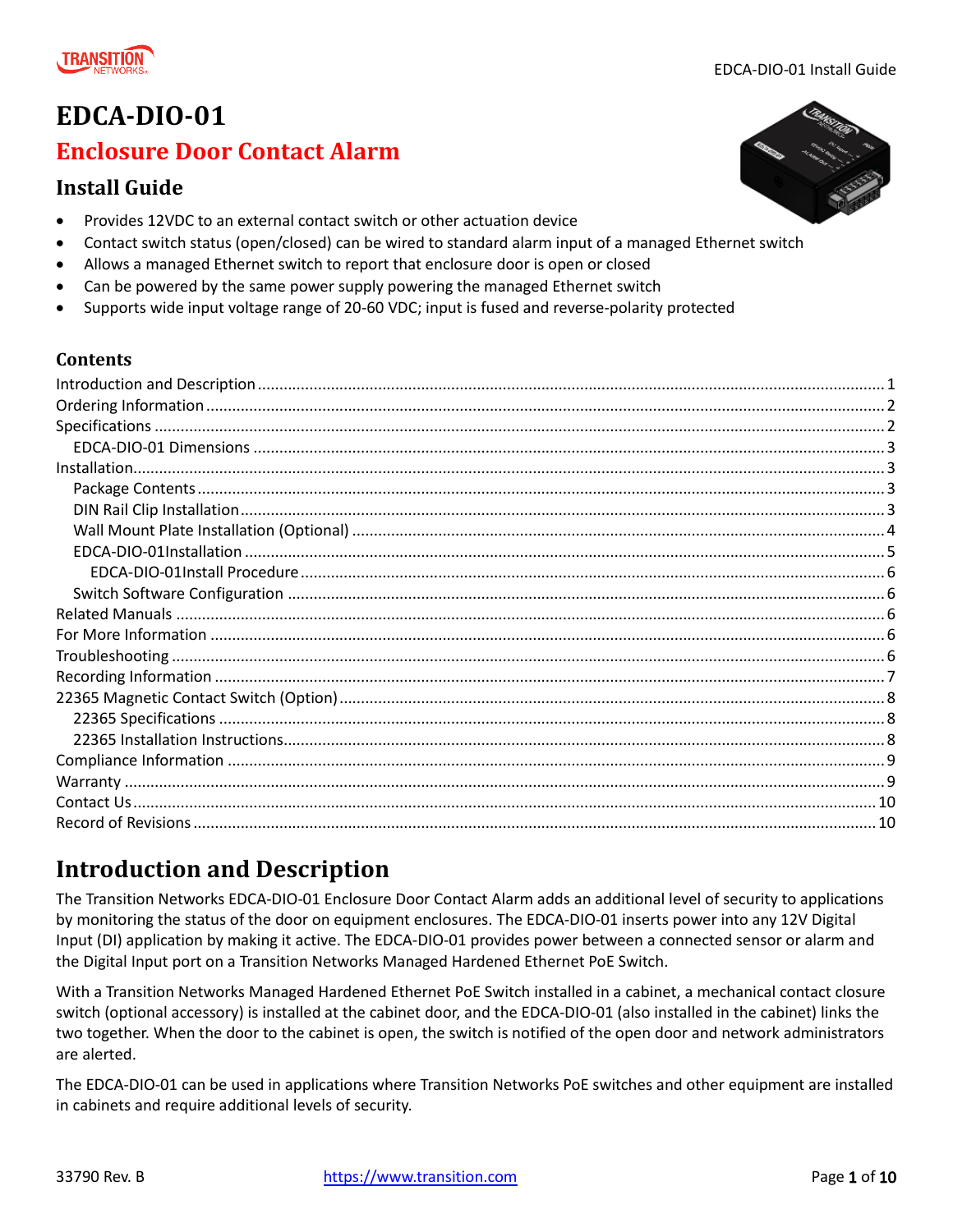

The EDCA-DIO-01 requires power and can be powered by the same power supply providing power to the Transition Networks Ethernet switch in the cabinet. The power port is a 2-wire Terminal Block supporting 20 - 60 VDC.

The switch must be mountable near the enclosure door so that the opening and closing of the door will trigger the switch. The switch requires wire connection terminals.

The EDCA is an enclosure door alarm device which can provide alerts if the cabinet door has been opened. The EDCA is a 12 volt step down voltage converter. It enables the DIO function in a switch to use 48V main power supply as the source of power, and step the voltage down to the DIO voltage input range.

The EDCA-DIO-01 can be mounted within the cabinet via DIN Rail Clip or via an optional Wall Mount Plate. For example, the EDCA-DIO-01 can be used in conjunction with the Transition Networks SISPM1040-362-LRT, SISPM1040-384-LRT-C, or SISPM1040-582-LRT hardened managed Ethernet switches

# <span id="page-1-0"></span>**Ordering Information**

| <b>SKU</b>  | <b>Description</b>                                                    |
|-------------|-----------------------------------------------------------------------|
| EDCA-DIO-01 | Enclosure Door Contact Alarm                                          |
| 22057       | DIN Rail Clip (included)                                              |
| WMB-EDCA    | Wall Mount Bracket for Enclosure Door Contact Alarm (sold separately) |
| 22365       | Magnetic Contact Switch accessory (sold separately)                   |

# <span id="page-1-1"></span>**Specifications**

| IEEE, IETF, Safety Compliance             | N/A                                                                                                                                           |
|-------------------------------------------|-----------------------------------------------------------------------------------------------------------------------------------------------|
| <b>Regulatory Compliance for Emission</b> | EN 55032                                                                                                                                      |
| Regulatory Compliance for Immunity        | EN 55024                                                                                                                                      |
| <b>Power Consumption</b>                  | 1.2W (100mA at 12V out max.)                                                                                                                  |
| Power Source                              | 20-60 VDC                                                                                                                                     |
| Power Output                              | 12VDC +/- 10%                                                                                                                                 |
| <b>Dimensions</b>                         | $2.2''$ x 2" x 7/8" (6.2 x 5 x 2.2 cm)                                                                                                        |
| Weight                                    | 0.2 Lb. (0.09 Kg.)                                                                                                                            |
| Environment                               | Operating Temp: -25 to +75 deg. C. Storage Temp: -40 to +85 deg. C<br>Altitude: 0-10,000 feet. Operating Humidity: 5% to 95% (non-condensing) |
| <b>MTBF</b>                               | Telcordia SR-332 (Issue 3). Environment = GB (Ground, Fixed, Controlled).<br>Calculation Results at GB/30C: MTBF = 9,950,896 hours            |
| Warranty                                  | Lifetime                                                                                                                                      |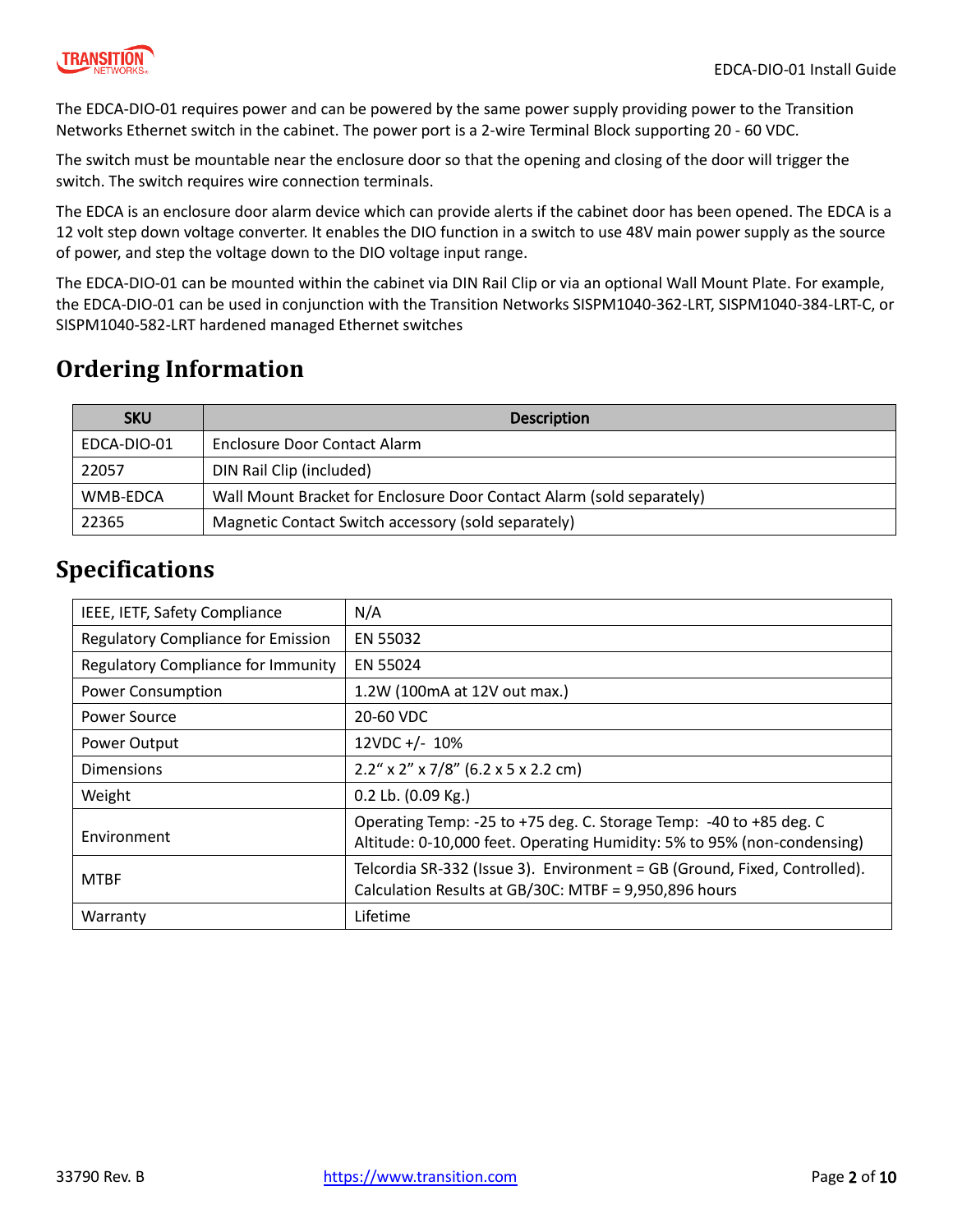

#### <span id="page-2-0"></span>**EDCA-DIO-01 Dimensions**



# <span id="page-2-1"></span>**Installation**

#### <span id="page-2-2"></span>**Package Contents**

Carefully unpack the EDCA-DIO-01 and verify you have received the following items. Contact your sales representative if any item is missing. Please save the packaging for possible future use.

- One EDCA-DIO-01
- One printed Quick Start Guide
- DIN Rail Clip
- One Documentation Postcard

#### <span id="page-2-3"></span>**DIN Rail Clip Installation**

1. Attach and tighten the DIN rail clip on the threaded stud until it is secured and aligned properly.









**DIN RAIL CLIP**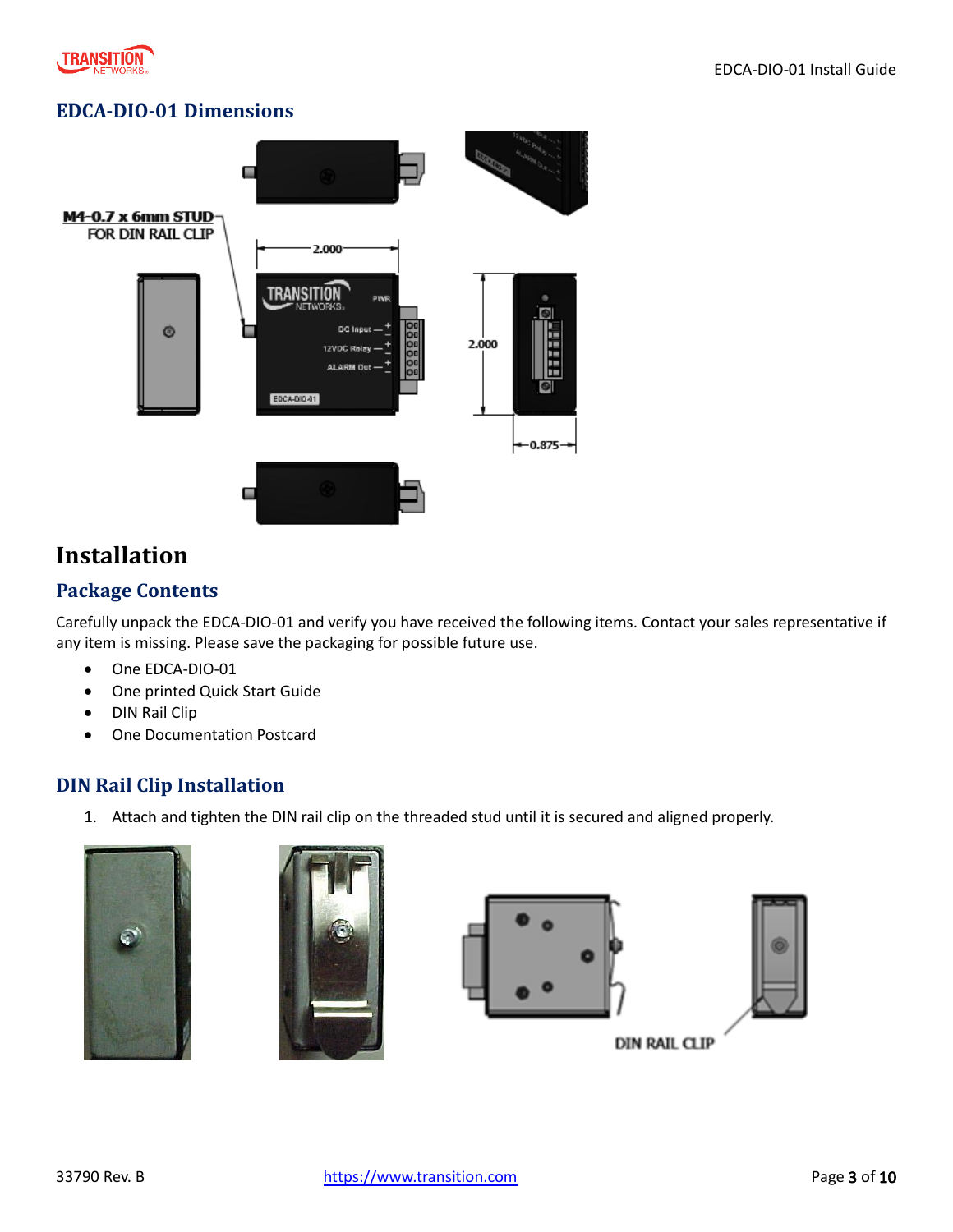

#### <span id="page-3-0"></span>**Wall Mount Plate Installation (Optional)**

- 1. Attach the Wall Mount Plate to the EDCA-DIO-01 using the two provided screws.
- 2. Attach the Wall Mount Plate to the wall using two screws (not provided).

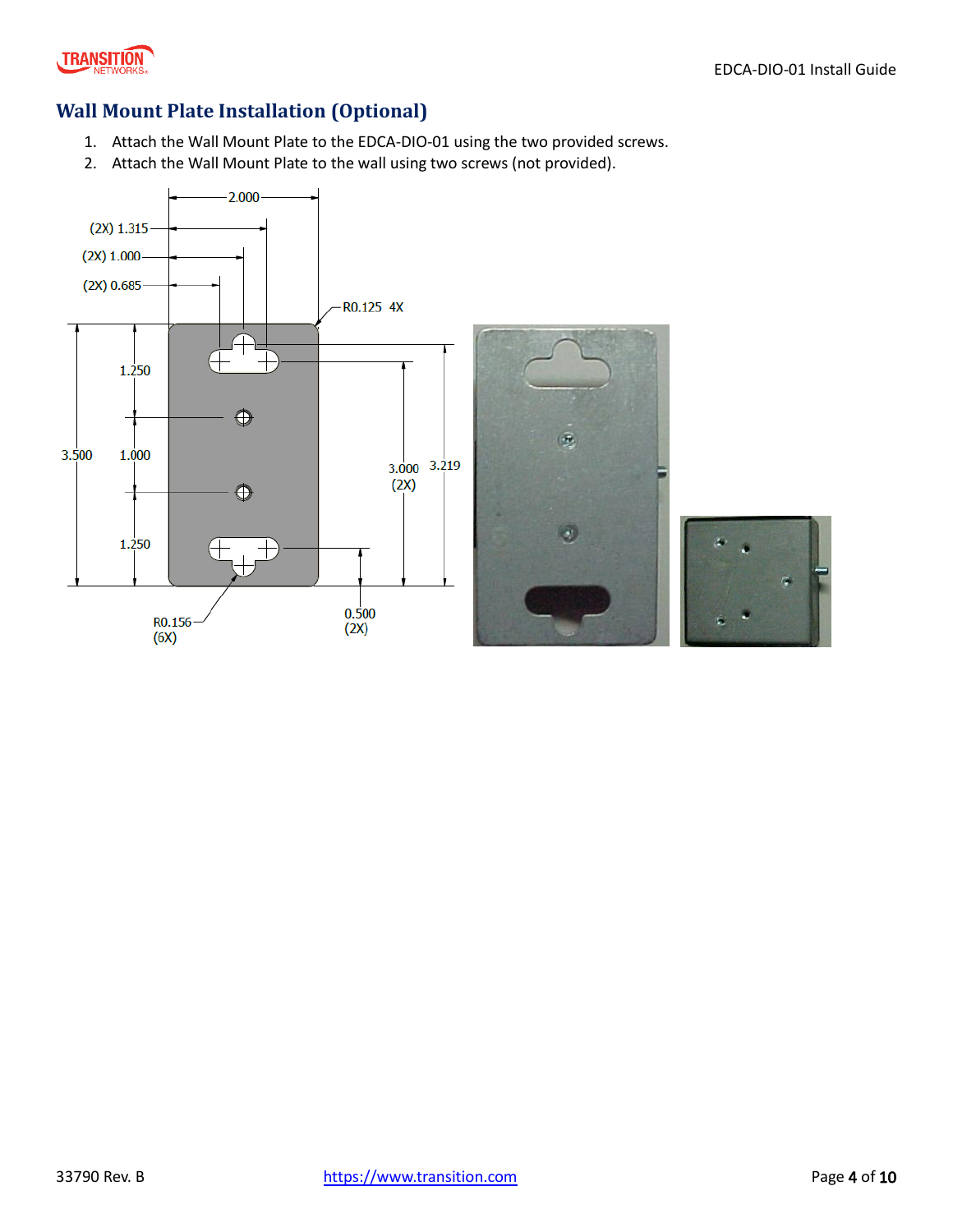



#### <span id="page-4-0"></span>**EDCA-DIO-01Installation**

The EDCA-DIO-01 requires power and can be powered by the same power supply providing power to the Transition Networks Ethernet switch in the cabinet. The power port (marked DC Input) is a 2-wire Terminal Block supporting 20 - 60 VDC.

The DI ports must also be 2-wire terminal blocks on the Transition Networks Ethernet switch.

Transition Networks sells as an optional accessory a universal mechanical door contact closure switch that works with a variety of enclosures. However, your cabinet manufacturer may provide their own door closure contact switch. The switch requires wire connection terminals.





The figure below shows a Transition Networks SISPM1040-384-LRT-C Ethernet switch, EDCA-DIO-01, and power supply in a single cabinet/enclosure. Warning: Ensure that the target alarm input is capable of accepting the applied voltage (12VDC in these examples).



Note: If installing external audio or visual alarm equipment, place that equipment in series with the 22365 or switch that came with the cabinet.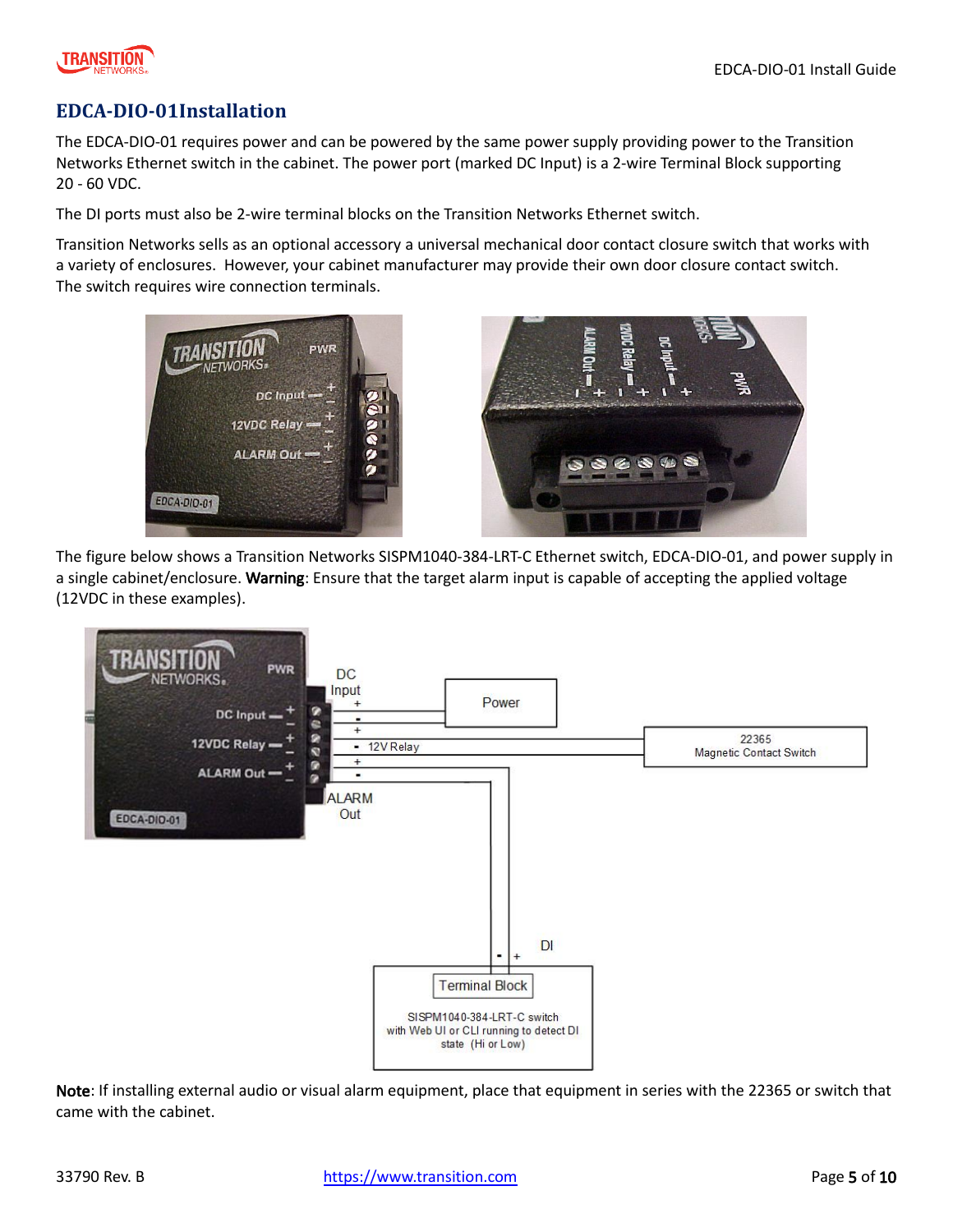

#### <span id="page-5-0"></span>**EDCA-DIO-01Install Procedure**

- 1. Mount a mechanical door closure contact switch near the enclosure door so that the opening and closing of the door will trigger the switch.
- 2. Connect the 12VDC Relay port to the sensor or door contact closure switch.
- 3. Connect the ALARM Out port to the Digital input port on the Ethernet Switch.
- 4. Connect to DC Input power last.
- 5. Verify that the PWR LED is lit.

#### <span id="page-5-1"></span>**Switch Software Configuration**

When the EDCA-DIO-01 is installed with a Transition Networks managed hardened Ethernet PoE switch, you can set up alarm notifications and clear the logged alarm from either the switch Web UI or the CLI. See the related manual for your particular switch model.

## <span id="page-5-2"></span>**Related Manuals**

- EDCA-DIO-01 Quick Start Guide, 33796
- SISPM1040-582-LRT Install Guide, 33755
- SISPM1040-582-LRT Web User Guide, 33756
- Install Guide, SISPM1040-362-LRT and SISPM1040-384-LRT-C, 33727
- Web User Guide, SISPM1040-362-LRT and SISPM1040-384-LRT-C, 33728

## <span id="page-5-3"></span>**For More Information**

A printed Quick Start Guide is shipped with each unit.

For Transition Networks Drivers, Firmware, etc. go to th[e Product Support](https://www.transition.com/support/product-support/) webpage (logon required).

For Transition Networks Manuals, Brochures, Data Sheets, etc. go to th[e Support Library](https://www.transition.com/support/library/) (no logon required).

Note: Information in this document is subject to change without notice. Note that this manual provides links to third party web sites for which Transition Networks is not responsible.

# <span id="page-5-4"></span>**Troubleshooting**

Follow the steps below to resolve problems.

- 1. Check the PWR LED.
- 2. Verify proper EDCA-DIO-01 installation; see the EDCA-DIO-01Install Procedure above.
- 3. Verify the Installation steps above.
- 4. Verify connected sensor or alarm and connections.
- 5. Verify connection with the Transition Networks Managed Hardened Ethernet PoE Switch.
- 6. Record device and site information; see Recording Information below.
- 7. Contact Transition Networks Tech Support; see [Contact Us](#page-9-0) on pag[e 10.](#page-9-0)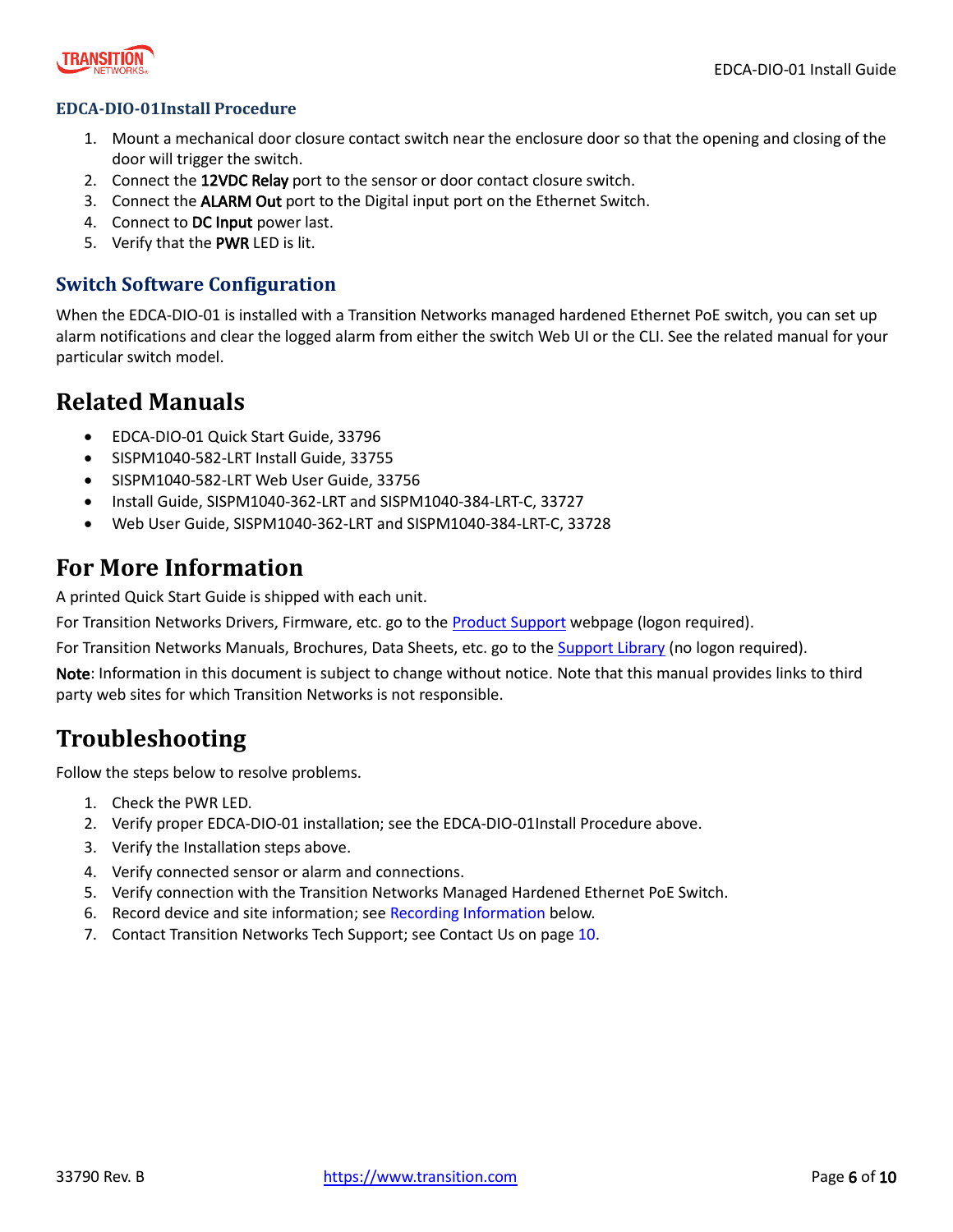

# <span id="page-6-0"></span>**Recording Information**

After performing the Troubleshooting steps above, and before calling Tech Support, obtain information from the box label and/or product label.

| EDCA-DIO-01<br>TRANSITION<br>Country of Tech Support (24-hour)<br>Origin: U.S.A + 1 (952) 260-1312<br>+ 1 (952) 358-2601 | <b>FDCA-DIO</b><br>552607<br>Country of<br>Origin: USA UPC CODE |  |
|--------------------------------------------------------------------------------------------------------------------------|-----------------------------------------------------------------|--|
| <b>Box Label</b>                                                                                                         | <b>Product Label</b>                                            |  |
|                                                                                                                          |                                                                 |  |
|                                                                                                                          |                                                                 |  |
|                                                                                                                          |                                                                 |  |
|                                                                                                                          |                                                                 |  |
|                                                                                                                          |                                                                 |  |
|                                                                                                                          |                                                                 |  |
|                                                                                                                          |                                                                 |  |
|                                                                                                                          |                                                                 |  |
|                                                                                                                          |                                                                 |  |
| Describe any action(s) already taken to resolve the problem (e.g., changing mode, rebooting, etc.):                      |                                                                 |  |
|                                                                                                                          |                                                                 |  |
|                                                                                                                          |                                                                 |  |
|                                                                                                                          |                                                                 |  |
| The device history (i.e., have you returned the device before, is this a recurring problem, etc.):                       |                                                                 |  |
|                                                                                                                          |                                                                 |  |

Any previous Return Material Authorization (RMA) numbers: \_\_\_\_\_\_\_\_\_\_\_\_\_\_\_\_\_\_\_\_\_\_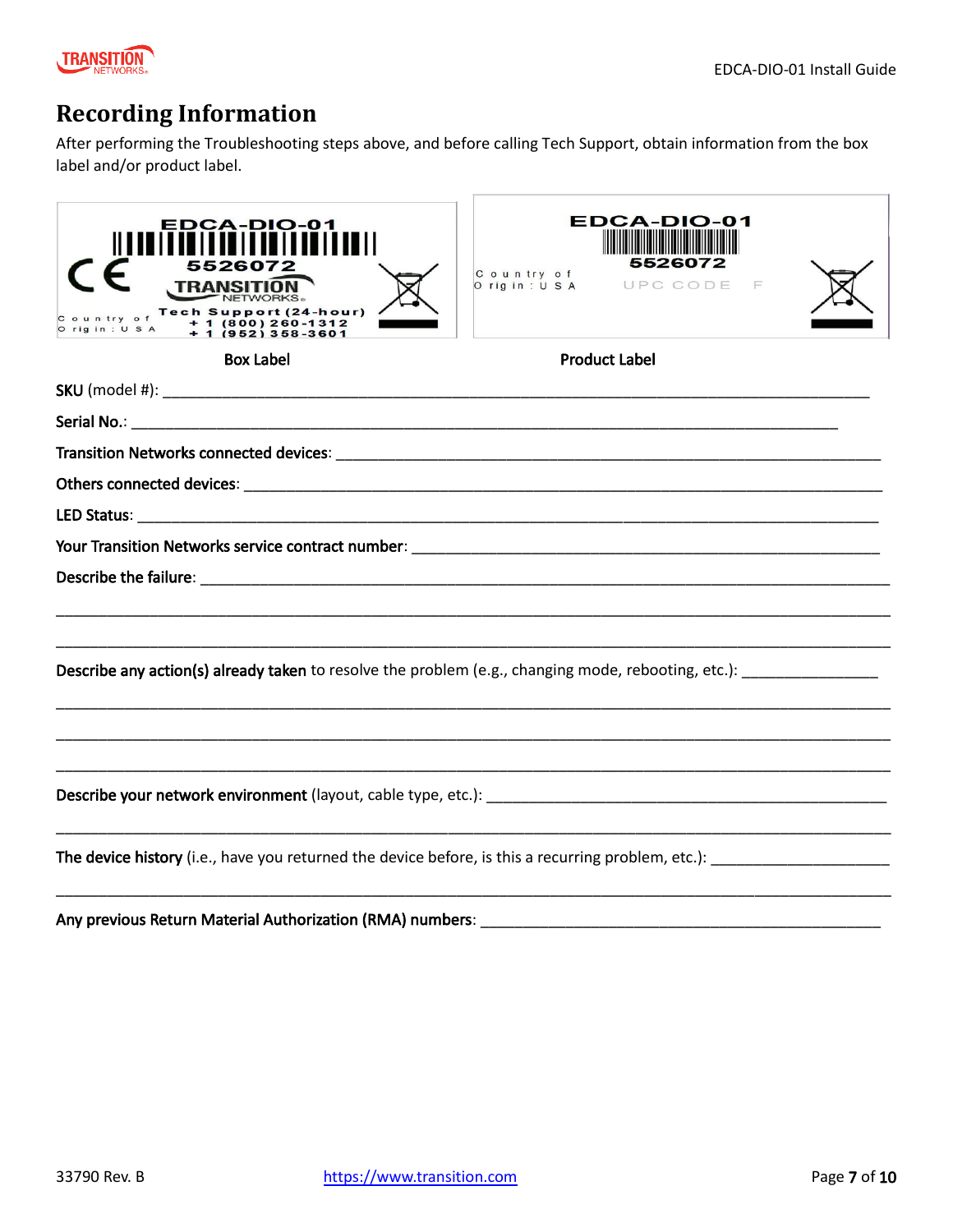### Current 2.5 A max.

with combination heads for easy, quick installations.

accept both Phillips and flat-blade screwdrivers.

<span id="page-7-1"></span>**22365 Specifications**

 $2.50"$ 

6.35 cm

 $2.09"$ 

5.33 cm

കഥ

O

С

<span id="page-7-0"></span>**22365 Magnetic Contact Switch (Option)**

The optional 22365 Magnetic Contact Switch accessory is sold separately.

Voltage 200 100 VAC/VDC max.

Power 2.5 W max.

Electrical Configuration(Normally open or SPDT) | Normally open

Loop Type (Open or Closed) Closed

The 22365 features positive clamping terminals with anti-rotation lugs and captured screws

The positive terminals do not require washers that can corrode or increase resistance. The

Dimensions (WxHxD) 2.5 x 0.50 x 0.56 in. (64 x 13 x 14 mm)

Gap Distance  $(3/4"$  or  $1-1/2"$  or  $2"$ ) Up to  $3/4$  in. (See Note 1 below)

Housing Flame retardant ABS plastic

.50"

 $1.27$  cm

Note 1: Gap specifications are nominal and may vary ±20%. Gap Specifications are for switch to make. Break distance is approximately 1.1 to 1.5 times make.

75"

 $1.91$  cm

 $.63"$ 1.59 cm

.56'

1.43 cm

# <span id="page-7-2"></span>**22365 Installation Instructions**

心面

О

О

- 1. Select desired mounting positions for contact and magnet. Attach with the desired mounting method (e.g., Velcro, industrial tape, nuts and bolts, super glue, rivets, etc.).
- 2. If protective cover is to be used to shield screw terminals, allow space for "ears" of cover before tightening down mounting screws. Route connecting wires through holes provided in cover.





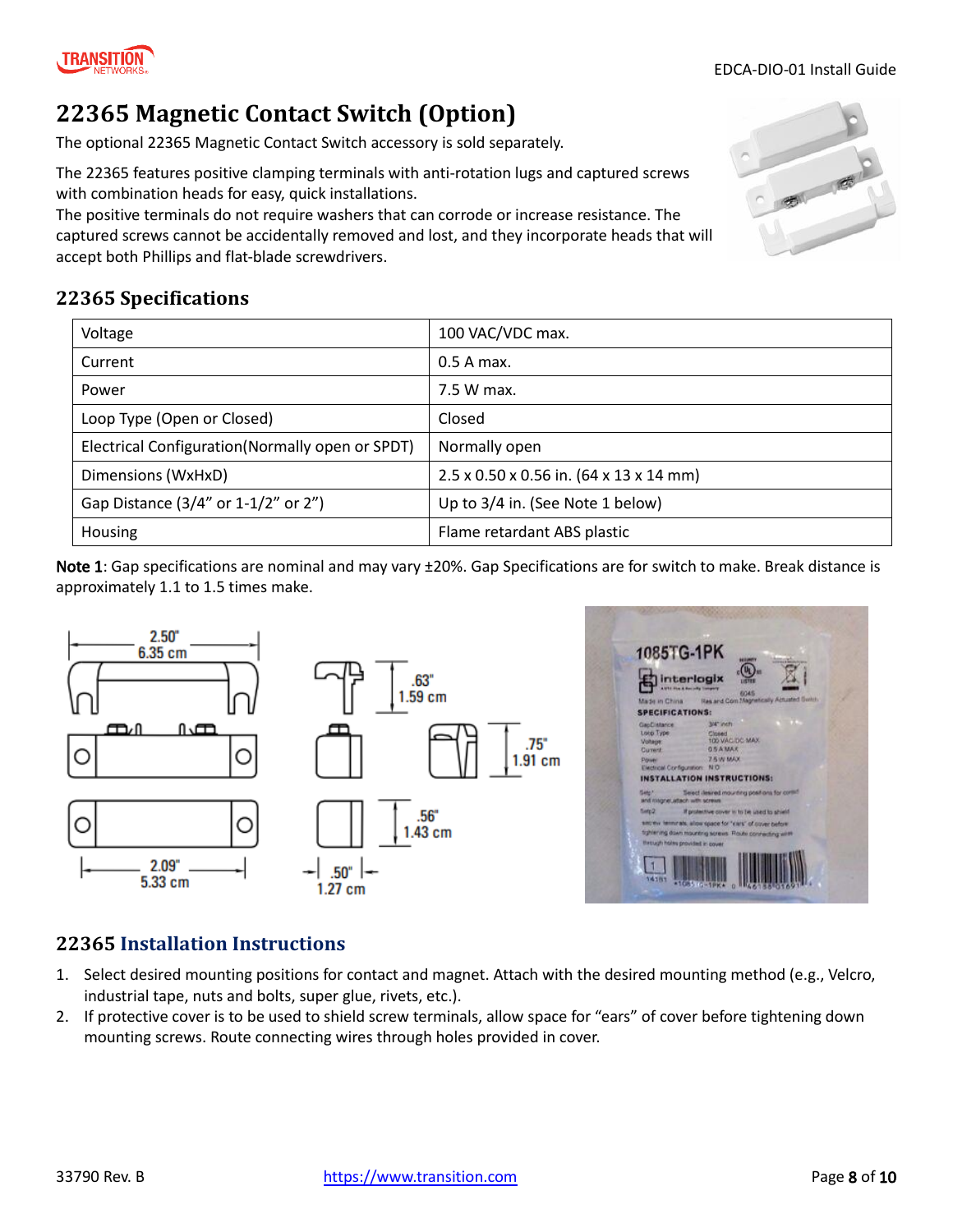

# <span id="page-8-0"></span>**Compliance Information**

#### **Declaration of Conformity**

| <b>Declaration of Conformity</b> |              |                                                                                                                            |                                                                     |        |
|----------------------------------|--------------|----------------------------------------------------------------------------------------------------------------------------|---------------------------------------------------------------------|--------|
|                                  |              | Transition Networks, Inc.<br>Manufacture's Name                                                                            |                                                                     |        |
|                                  |              | 10900 Red Circle Drive, Minnetonka, Minnesota 55343 U.S.A.<br>Manufacture's Address                                        |                                                                     |        |
|                                  |              | Declares that the products:<br><b>EDCA-DIO-01 Enclosure Door Contact Alarm</b>                                             |                                                                     |        |
|                                  |              | <b>Conform to the following Product Regulations:</b>                                                                       |                                                                     |        |
|                                  |              | FCC Part 15 Class A. EN 55032:2012. EN 55024:2010<br>Directive 2014/30/EU                                                  |                                                                     |        |
|                                  |              | Low-Voltage Directive 2014/35/EU<br>With the technical construction on file at the above address, this product carries the |                                                                     |        |
|                                  |              | <b>CE Mark</b>                                                                                                             |                                                                     |        |
|                                  |              | I, the undersigned, hereby declare that the equipment specified above conforms to the above Directive(s) and Standards(s). |                                                                     |        |
| Minnetonka, Minnesota            | July 25,2019 | Stephen Anderson                                                                                                           |                                                                     |        |
| Pace                             | Date         | <b>Stephen Anderson</b><br><b>Full Name</b>                                                                                | Simutace<br><b>Vice President of Engineering</b><br><b>Position</b> | 28141B |

#### **FCC Regulations**

NOTE: This equipment has been tested and found to comply with the limits for a Class A digital device, pursuant to part 15 of the FCC Rules. These limits are designed to provide reasonable protection against harmful interference when the equipment is operated in a commercial environment. This equipment generates, uses, and can radiate radio frequency energy and, if not installed and used in accordance with the instruction manual, may cause harmful interference to radio communications. Operation of this equipment in a residential area is likely to cause harmful interference in which case the user will be required to correct the interference at his own expense.

This device complies with part 15 of the FCC Rules. Operation is subject to the following two conditions: (1) This device may not cause harmful interference, and (2) this device must accept any interference received, including interference that may cause undesired operation.

## <span id="page-8-1"></span>**Warranty**

#### Limited Lifetime Warranty

Effective for Products Shipped May 1, 1999 and After. Every Transition Networks labeled product purchased after May 1, 1999, and not covered by a fixed-duration warranty will be free from defects in material and workmanship for its lifetime. This warranty covers the original user only and is not transferable.

This warranty does not cover damage from accident, acts of God, neglect, contamination, misuse or abnormal conditions of operation or handling, including over-voltage failures caused by use outside of the product's specified rating, or normal wear and tear of mechanical components.

Transition Networks will, at its option:

- Repair the defective product to functional specification at no charge
- Replace the product with an equivalent functional product
- Refund a portion of purchase price based on a depreciated value

To return a defective product for warranty coverage, contact Transition Networks' Customer Support for a return authorization number.